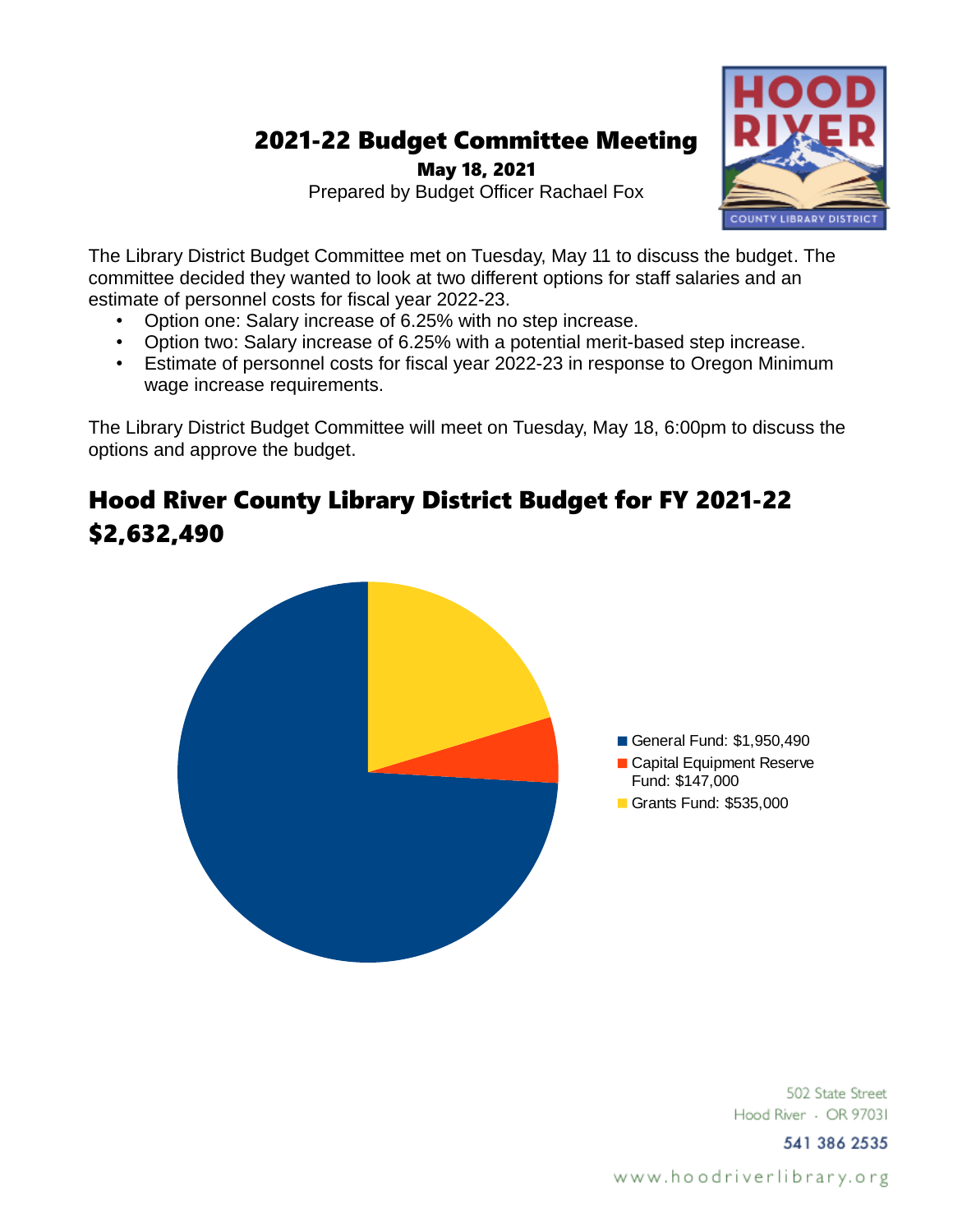#### General Fund

#### Total Resources \$1,950,490



#### *Resources*

- *1 Cash on hand:* This amount assumes monthly operating expenditures at Option 1: \$94,010 or Option 2: \$94,888 per month and unexpended contingency. Based upon current estimates for expenditures and revenue and the transfer of \$25,000 to the Capital Fund, we will carry over Option 1: \$822,372 or Option 2: \$811,837 next fiscal year. This estimate does not include the additional tax funds we usually end up receiving each year.
- *2 Previously levied taxes:* This includes taxes that were not paid from 2011- 2021.
- *3 Interest:* Interest varies, so the District does not rely on it heavily. Public funds are restricted in terms of how they can be invested, so funds are all invested in the Local Government Investment Pool (LGIP) with Hood River County.
- *4 Fees:* These are generated from lost item charges, copies and printouts, out-ofarea library card fees, and miscellaneous other items. This year we went fine free. I have reduced the amount for this line item to reflect the change. Patrons continue to be charged for lost and damaged materials. The movement to eliminate fines is critical to our commitment to offer free and open access to our resources and services. It is bringing into focus the adverse effects of fines as a barrier to access.
- *5 Donations:* Donors tend to give to the Library Foundation or Friends of the Library. Any donations given specifically to the District, which are few, go into the Grants Fund. Overages at the cash register (such as someone giving \$1 for \$0.75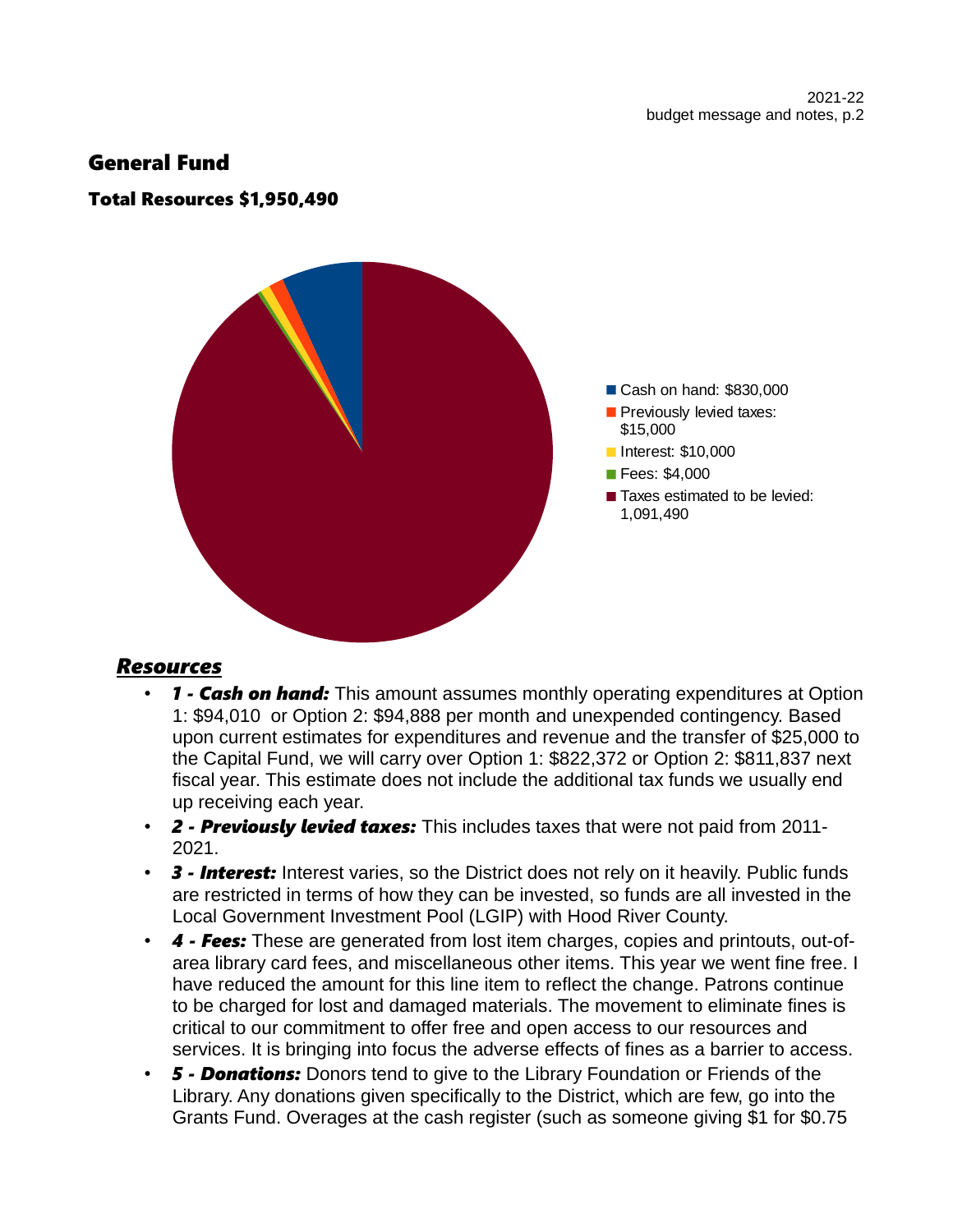in copies) are given to the Friends.

• *10 - Taxes estimated to be received:* Figures based on an assessed value of countywide property at \$2,945,991,593, multiplied by the District millage rate of 0.39, and assuming 5% uncollectible taxes. The estimated amount of taxes we will receive is a 1.8% increase over this fiscal year's actual amount. Last year we received an additional \$35,000 due to a pause in two urban renewal districts in Hood River. Starting last fiscal year, we started receiving an additional tax revenue in the amount of \$42,000. The downtown Urban Renewal Cascade-Columbia District was dissolved in FY 19-20. It has been in effect for 30 years.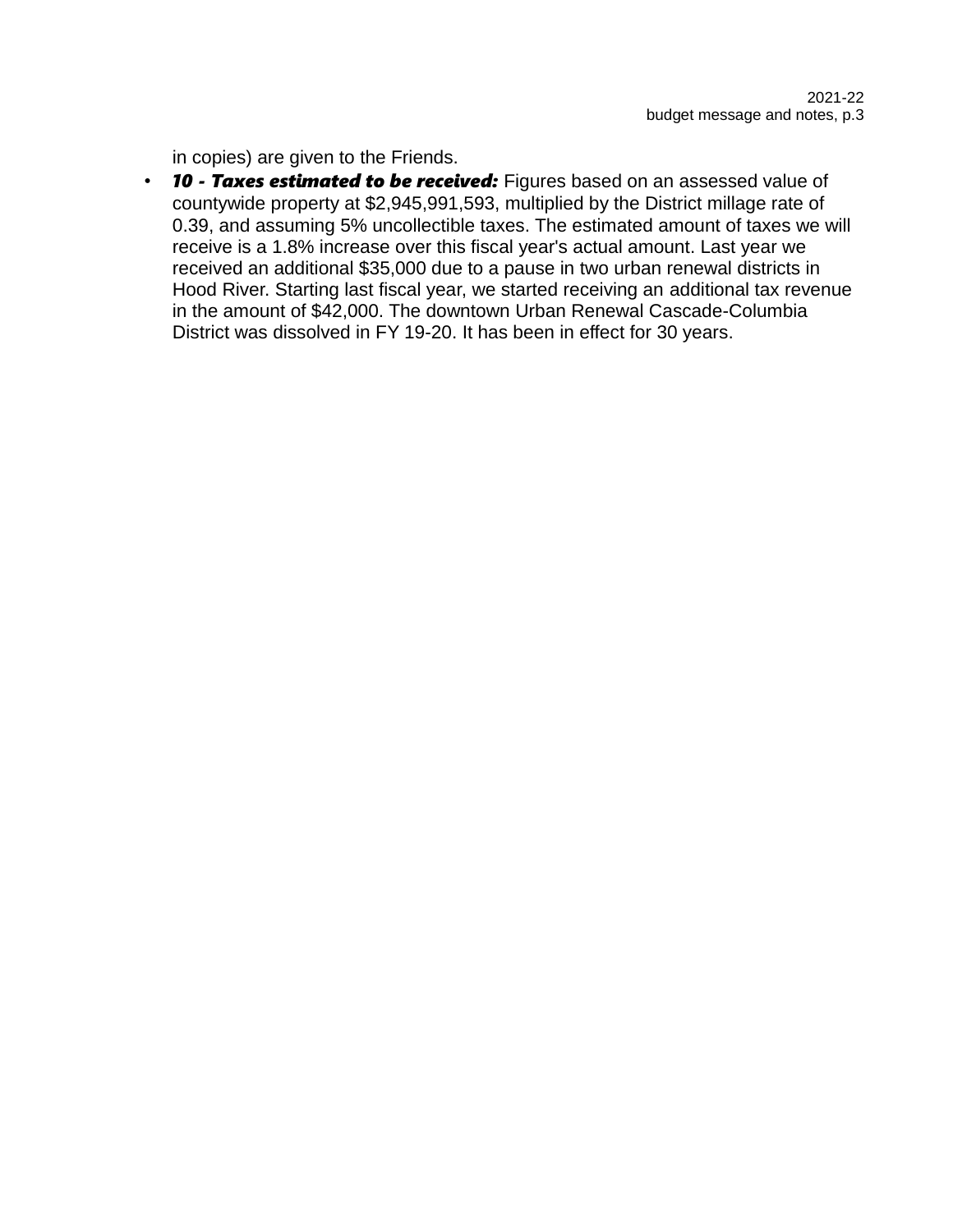#### Total expenditures \$1,950,490



### Option 1:



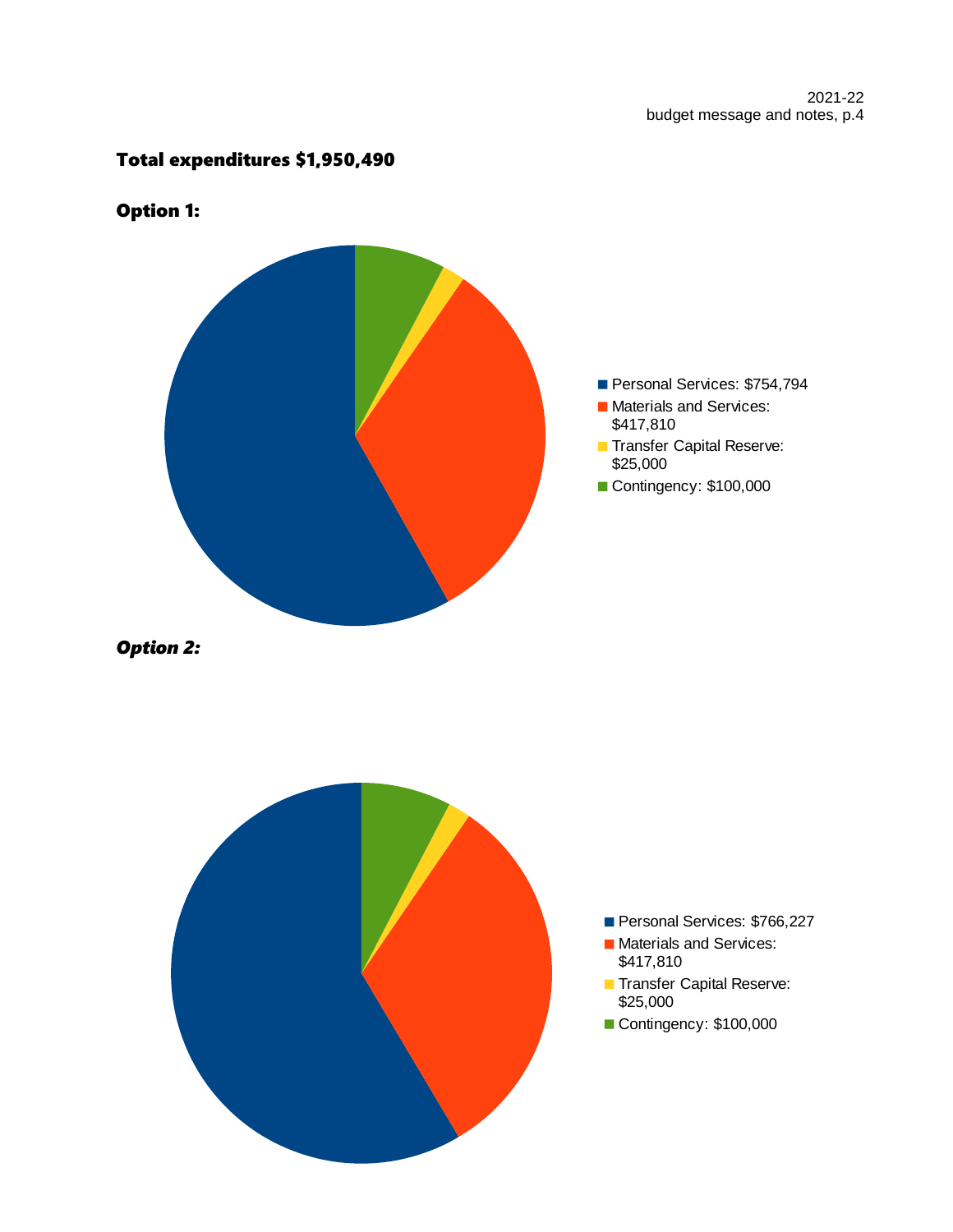### *Expenditures*

#### *Personal Services*

- *3-10 Salaries:* See discussion below for changes here.
- *13 Retirement:* Employees regularly scheduled for more than twenty hours per week participate in a 403(b) retirement plan. The District contributes 6% of the employee's salary and will match up to an additional 3% of the employee's own contributions. This figure assumes 9% contributions by the District for all eligible employees.
- *14 FICA:* Calculated at 7.65% of payroll.
- *15 Workers' compensation insurance:* Based on calculations from the recent workers' compensation renewal from Special Districts Insurance Services (SDIS).
- *16 Health insurance:* The cap had remained unchanged for four out of the last five years, although, the cost of health insurance has dramatically increased. I recommend an increase to \$1,200 for the monthly cap from \$1,100 for each employee.
- *17 Unemployment insurance:* Calculated at 1.2% of payroll, based on the rate given by the State of Oregon.
- 19  *Paid family and medical leave*: Starting January 1, 2022 employee payroll contributions will begin for the Oregon paid family medical leave. This is achieved through a payroll tax. The rate will be set by the Director of the Employment Department (not to exceed 1% of the employee's wages). Employers are required to contribute 40% and employees will contribute 60%. Employers may pay the employee's portion as an employer-offered benefit. I budgeted for six months Option 1: \$2,629 and Option 2: \$2,681. I recommend the District covers the cost 100%.

#### *Staffing expenses*

*The proposed personnel costs for FY 2021-22:*

- *Option 1: \$754,794*
- *Option 2: \$766,227*

*The increase in personnel expenses are explained below:*

- *Minimum wage:* The District's positions were affected by the Oregon minimum wage increases starting in 2020-2021. Currently, the first step of the lowest paid classification is \$12.00/hour (See attachment I), the minimum wage for Oregon will be \$12.75 starting July 1, 2021. To ensure the District complies with the minimum wage increases, we would need to increase our wages for the entire staff by 6.25%. This allows us to retain our Clerk I classification and address wage compression. It also would place us closer to the recommended salary compensation by HR Answers.
- *Step increases:* This year, we budgeted for each staff member to have a step increase only in Option 2. While we do not plan to give all staff members a step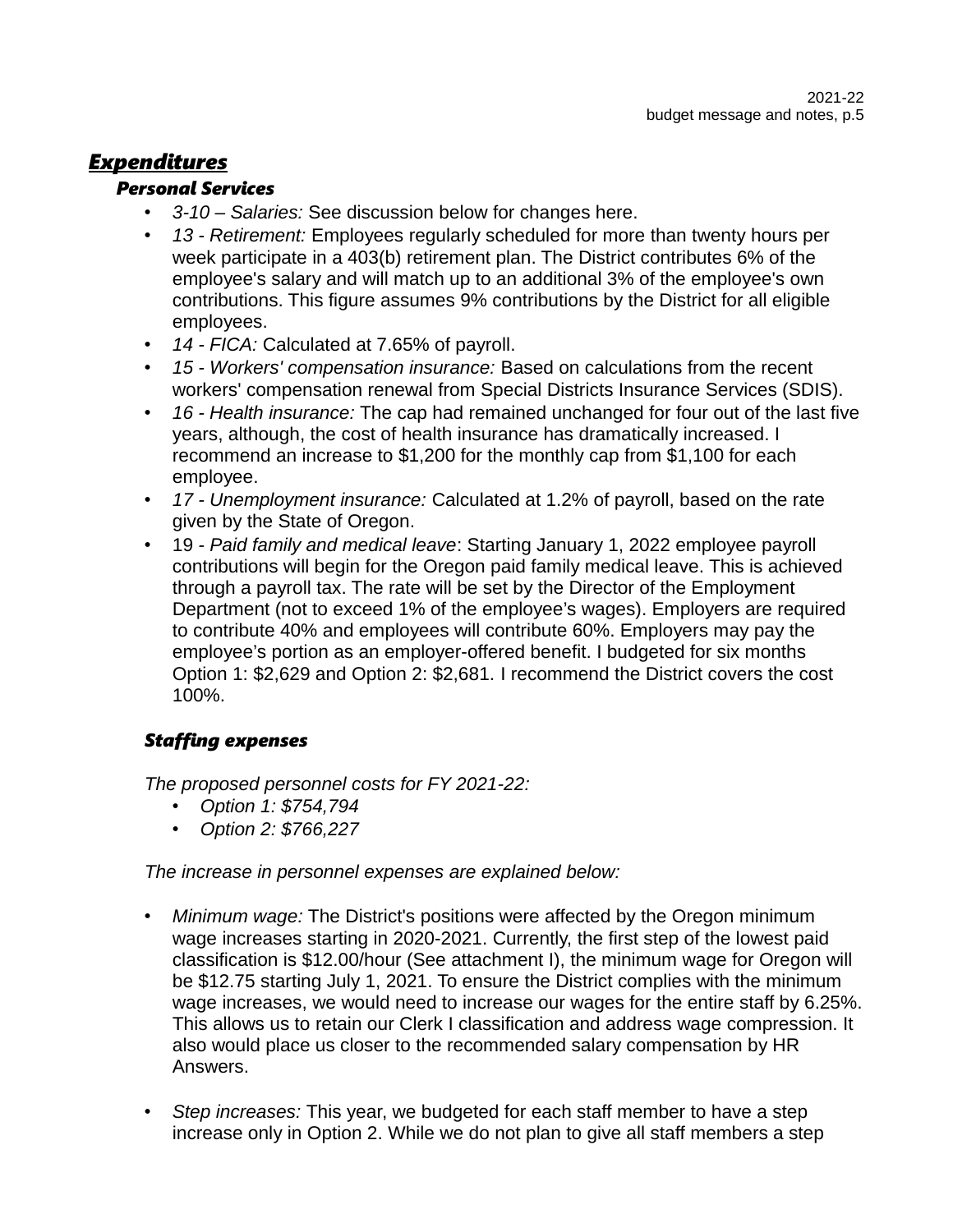increase, this allows the flexibility to chose a staff member to have an increase at their annual review, and the flexibility to hire a new employee at a higher step, if a position opens during the year.

- *Cost-of-living-increase for staff:* If we were to provide only a cost-of-living increase, the District would offer a 1.8% increase which is the average increase of the Western Region CPI in 2020.
- Staff changes: I recommend we make the following staffing changes:
	- Operations Assistant
		- **EXECOMMEDE 1** I recommend we move this position from thirty-two hours per week to 40 hours per week. The staff member in this position oversees volunteers, orders supplies for the district and oversees the SAGE courier. They also are Person-In-Charge of the building and assist with facility projects. This position used to be 40 hours per week and it was reduced in FY 2017-18 due to a dramatic increase in personnel expenses made before I assumed the position of Library Director. It is a great benefit to have this staff member to assist with daily operations.
	- Public Service Clerk
		- **EXT** I recommend we combine two part time positions into one full-time position. This used to be a full-time position but I recommended splitting this position into two part-time position because at the time it saved money for the library but it also was hard to find coverage during vacations and sick leave. We've discovered it is more challenging to retain staff members in this position. If we can help support our staff with more hours and benefits for this position, I think it would help retain high quality employees.
- *Health Insurance increases:* There is a \$27,380 increase to health insurance line item from \$108,900 to \$136,280.
	- We budget for all staff members who receive health insurance to use the entire amount the District offers. This will cover any staffing changes throughout the year. Right now we have three positions, which the District covers the staff member's family. Seven employees receive benefits for a single person or HRA VEBA benefits. This also includes \$14,440 to add benefits for a full-time position.

The current projected actual cost for staff benefits is \$101,894 for the year, which includes a projected 15% increase in health care costs for staff members who fall under the maximum cap and adding benefits for the full-time position.

We have only raised the maximum cap once in the past five years. I recommend we increase the cap from \$1,100 per month to \$1,200 per month to support our staff.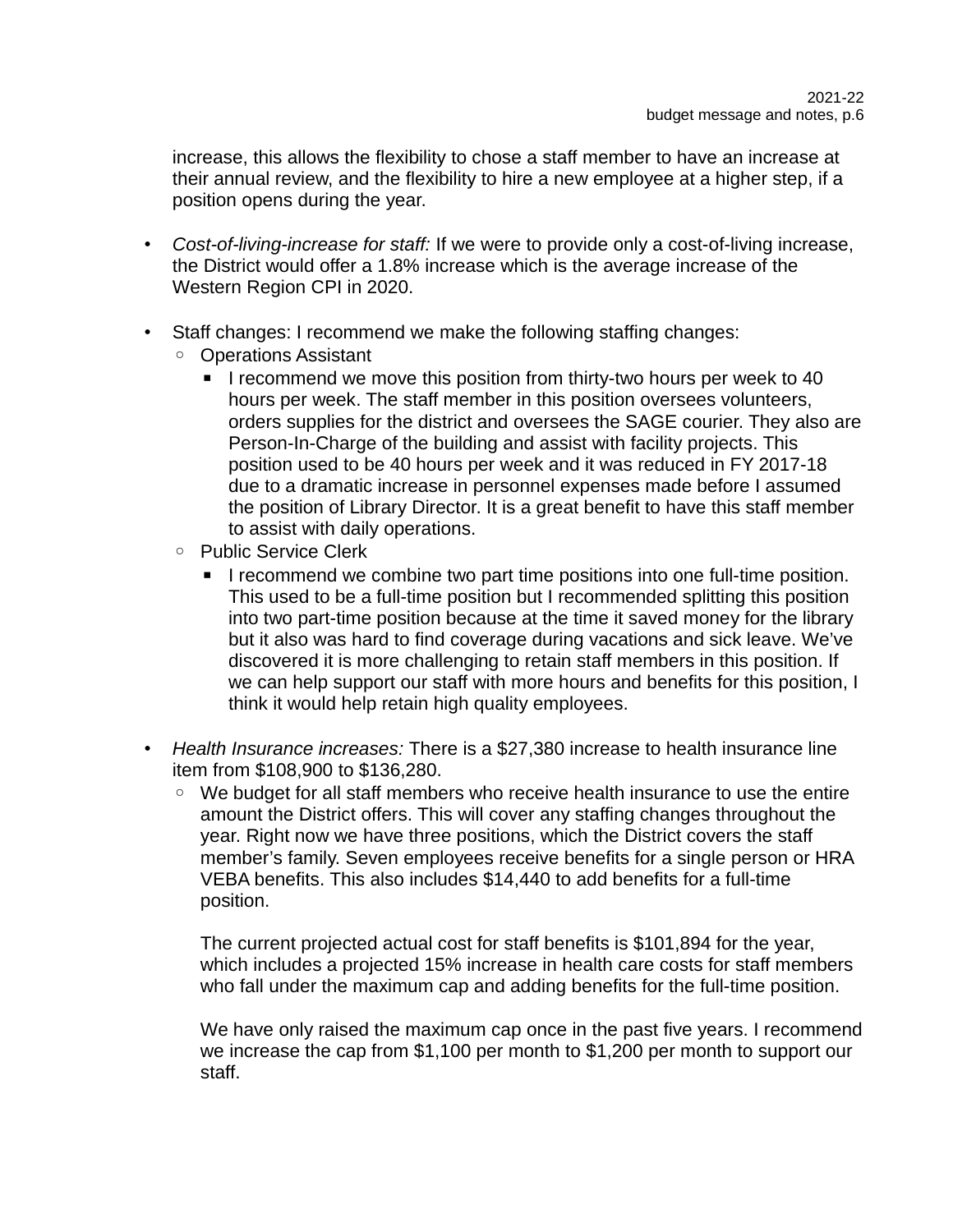### Salary compensation 6.25% increase

Clerk I position would start step 1 at the minimum wage set for FY 2021-22 and account for wage compression.

|                     | <b>Position</b>                                        | <b>Salary Survey mid-point</b> | Mid-point 6.25% increase | <b>Percentage below</b> |
|---------------------|--------------------------------------------------------|--------------------------------|--------------------------|-------------------------|
| <b>Clerk I</b>      | <b>Shelver</b>                                         | \$34,441                       | \$28,163                 | 0% adjusted             |
| <b>Clerk II</b>     | Public Service Clerk                                   | \$35,207                       | \$32,386                 | 8.00%                   |
|                     | Library Assistant I Children's Services Assistant      | \$40,219                       | \$38,896                 | 3.00%                   |
|                     | Library Assistant I Operations Assistant               | \$45,763                       | \$38,896                 | 3% adjusted             |
|                     | Library Assistant II Cataloging Specialist             | \$45.654                       | \$44,699                 | 2.00%                   |
|                     | Library Assistant II Collection Development Specialist | \$47,978                       | \$44,699                 | 7.00%                   |
| Librarian I         | Children's Services & Teen Services Librarian          | \$56,333                       | \$53.664                 | 5.00%                   |
| Librarian I         | Outreach Specialist                                    | \$57,135                       | \$53,664                 | 6.00%                   |
| Librarian II        | Assistant Director                                     | \$70,824                       | \$65,291                 | 8.00%                   |
| <b>Librarian II</b> | Library Director                                       | \$99,099                       | \$87.048                 | 12.00%                  |

## Salary Schedule, 2021-22, 6.25% increase (Personnel Polices, Appendix A)

| <b>Steps:</b>               |          | 2        | 3        | 4        | 5        | 6        | 7        |
|-----------------------------|----------|----------|----------|----------|----------|----------|----------|
| <b>Clerk I</b>              | \$12.75  | \$13.01  | \$13.27  | \$13.54  | \$13.81  | \$14.09  | \$14.37  |
|                             | \$26,520 | \$27,061 | \$27,602 | \$28,163 | \$28,725 | \$29,307 | \$29,890 |
| <b>Clerk II</b>             | \$14.67  | \$14.96  | \$15.26  | \$15.57  | \$15.88  | \$16.20  | \$16.52  |
|                             | \$30,514 | \$31,117 | \$31,741 | \$32,386 | \$33,030 | \$33,696 | \$34,362 |
| <b>Library Assistant I</b>  | \$17.62  | \$17.97  | \$18.33  | \$18.70  | \$19.07  | \$19.45  | \$19.84  |
|                             | \$36,650 | \$37,378 | \$38,126 | \$38,896 | \$39,666 | \$40,456 | \$41,267 |
| <b>Library Assistant II</b> | \$20.25  | \$20.66  | \$21.07  | \$21.49  | \$21.92  | \$22.36  | \$22.81  |
|                             | \$42,120 | \$42,973 | \$43,826 | \$44,699 | \$45,594 | \$46,509 | \$47,445 |
| Librarian I                 | \$24.30  | \$24.79  | \$25.29  | \$25.80  | \$26.32  | \$26.85  | \$27.39  |
|                             | \$50,544 | \$51,563 | \$52,603 | \$53,664 | \$54,746 | \$55,848 | \$56,971 |
| <b>Librarian II</b>         | \$29.58  | \$30.17  | \$30.77  | \$31.39  | \$32.02  | \$32.66  | \$33.31  |
|                             | \$61,526 | \$62,754 | \$64,002 | \$65,291 | \$66,602 | \$67,933 | \$69,285 |
| <b>Library Director</b>     | \$39.44  | \$40.23  | \$41.03  | \$41.85  | \$42.69  | \$43.54  | \$44.41  |
|                             | \$82,035 | \$83,678 | \$85,342 | \$87,048 | \$88,795 | \$90,563 | \$92,373 |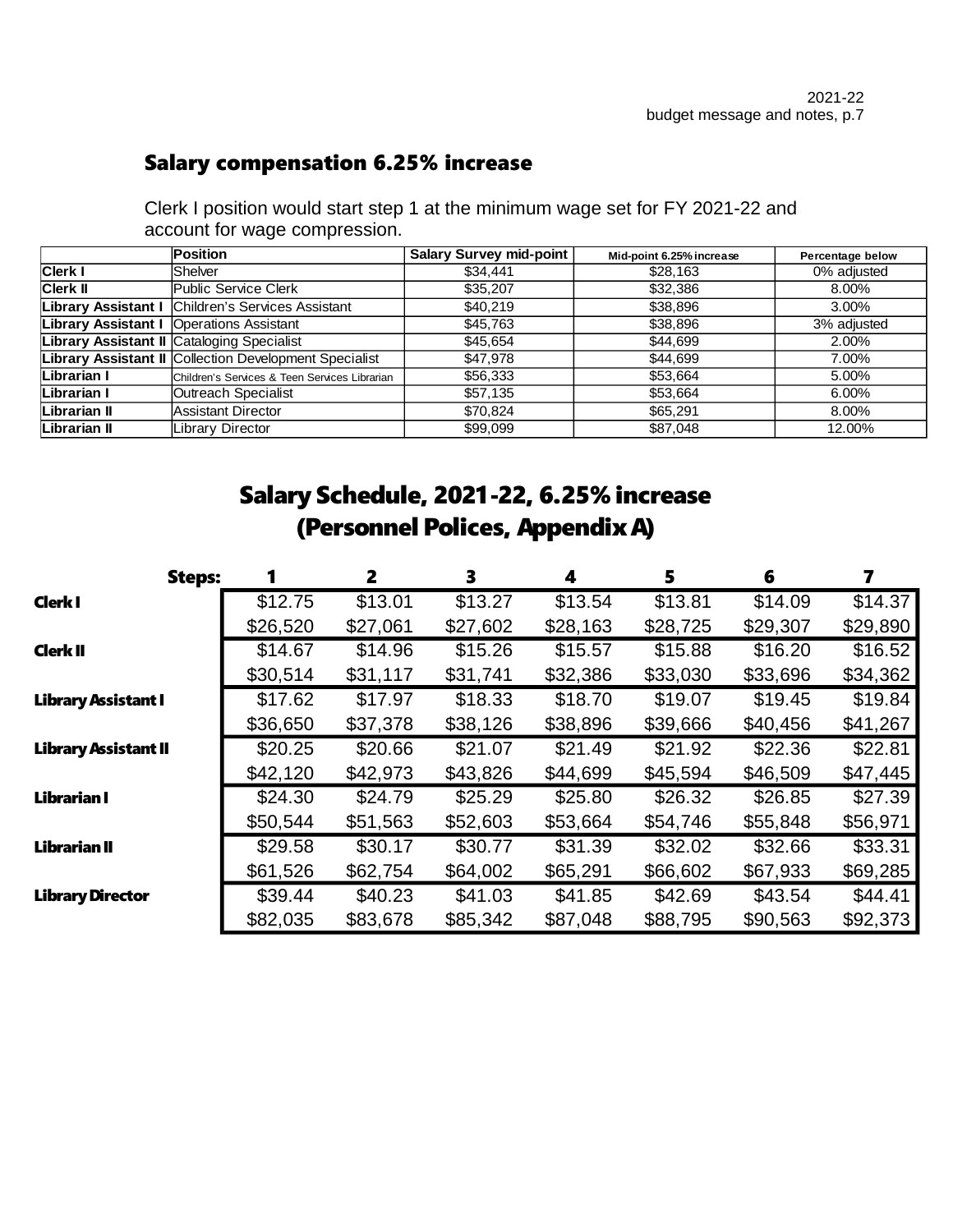#### Option 1:

The first option would allow for a 6.25% salary increase but no step increase. **Salaries, 2021-22, 6.25% increase**

| Minimum wage increase adjustment:        |                  | 6.25%      |                                | Insurance:                                | \$1,200            |                      |                                                     |                                      |                   |
|------------------------------------------|------------------|------------|--------------------------------|-------------------------------------------|--------------------|----------------------|-----------------------------------------------------|--------------------------------------|-------------------|
| ID                                       | <b>Position</b>  | <b>FTE</b> | Current<br><b>FT</b><br>Salary | Proposed<br>Salary w/ no<br>step increase | Prorated<br>Salary | Current<br>Insurance | Insurance<br>assumes 15%<br>increase<br>(Jan.-June) | Proposed<br>Insurance<br>monthly cap | <b>Retirement</b> |
| Shelver                                  | Clerk I          | 0.300      | \$25,459                       | \$27,061                                  | \$8,118            |                      |                                                     |                                      |                   |
| Public Service Clerks (FT)               | Clerk II         | 1.000      | \$30,493                       | \$32,386                                  | \$32,386           | \$8,875              | \$9,542                                             | \$14,440                             | \$2,915           |
| Public Service Clerks (FT)               | Clerk II         | 1.000      | \$30,493                       | \$32,386                                  | \$32,386           |                      | \$9,542                                             | \$14,440                             | \$2,915           |
| Public Service Clerks (PT & subs)        | Clerk II         | 1.500      | \$30,493                       | \$32,386                                  | \$48,579           |                      |                                                     |                                      |                   |
| <b>Children's Services Assistant</b>     | Assist I         | 0.750      | \$35,880                       | \$38,126                                  | \$28,595           | \$8,875              | \$9,542                                             | \$10,800                             | \$2,574           |
| <b>Operations Assistant</b>              | Assist I         | 1.000      | \$36,608                       | \$38,896                                  | \$38,896           | \$8,875              | \$9,542                                             | \$14,440                             | \$3,501           |
| <b>Collection Development Specialist</b> | Assist II        | 0.625      | \$42,910                       | \$45,594                                  | \$28,496           | \$4,783              | \$5,136                                             | \$9,000                              | \$2,565           |
| <b>Cataloging Specialist</b>             | Assist II        | 0.750      | \$42,078                       | \$44,699                                  | \$33,524           | \$5,292              | \$5,685                                             | \$10,800                             | \$3,017           |
| Outreach Librarian                       | Lib I            | 1.000      | \$47,570                       | \$50,544                                  | \$50,544           | \$6,312              | \$6,783                                             | \$14,440                             | \$4,549           |
| Children's Services Librarian            | Lib I            | 0.675      | \$49,504                       | \$52,603                                  | \$35,507           | \$8,100              | \$9,720                                             | \$9,720                              | \$3,196           |
| Teen Services Librarian                  | Lib I            | 0.750      | \$49,504                       | \$52,603                                  | \$39,452           | \$8,875              | \$9,542                                             | \$10,800                             | \$3,551           |
| <b>Assistant Director</b>                | Lib II           | 1.000      | \$60,258                       | \$64,002                                  | \$64,002           | \$11,610             | \$12,420                                            | \$12,960                             | \$5,760           |
| <b>Library Director</b>                  | <b>Director</b>  | 1.000      | \$80,330                       | \$85,342                                  | \$85,342           | \$12,000             | \$14,440                                            | \$14,440                             | \$7,681           |
|                                          | <b>Total FTE</b> | 11.350     |                                |                                           | \$525,828          | \$83,597             | \$101,894                                           | \$136,280                            | \$42,222          |

#### Option 2:

The second option would allow for a 6.25% salary increase and a potential 2% meritbased step increase.

#### **Salaries, 2021-22, 6.25% with step increase**

Minimum wage increase adjustment: 6.25% Insurance: \$1,200

| ID                                       | <b>Position</b> | <b>FTE</b> | Current<br>FT<br><b>Salary</b> | Proposed<br>Salary w/ step<br>increase | Prorated<br>Salary | Current<br>Insurance | Insurance<br>assumes 15%<br>increase<br>(Jan.-June) | Proposed<br>Insurance<br>monthly cap | Retirement |
|------------------------------------------|-----------------|------------|--------------------------------|----------------------------------------|--------------------|----------------------|-----------------------------------------------------|--------------------------------------|------------|
| Shelver                                  | Clerk I         | 0.300      | \$25,459                       | \$27,602                               | \$8,281            |                      |                                                     |                                      |            |
| Public Service Clerks (FT)               | Clerk II        | 1.000      | \$30,493                       | \$33,030                               | \$33,030           | \$8,875              | \$9,542                                             | \$14,440                             | \$2,973    |
| Public Service Clerks (FT)               | Clerk II        | 1.000      | \$30,493                       | \$33,030                               | \$33,030           |                      | \$9,542                                             | \$14,440                             | \$2,973    |
| Public Service Clerks (PT & subs)        | Clerk II        | 1.500      | \$30,493                       | \$33,030                               | \$49,545           |                      |                                                     |                                      |            |
| <b>Children's Services Assistant</b>     | Assist I        | 0.750      | \$35,880                       | \$38,896                               | \$29,172           | \$8,875              | \$9,542                                             | \$10,800                             | \$2,625    |
| <b>Operations Assistant</b>              | Assist I        | 1.000      | \$36,608                       | \$39,666                               | \$39,666           | \$8,875              | \$9,542                                             | \$14,440                             | \$3,570    |
| <b>Collection Development Specialist</b> | Assist II       | 0.625      | \$42,910                       | \$46,509                               | \$29,068           | \$4,783              | \$5,136                                             | \$9,000                              | \$2,616    |
| <b>Cataloging Specialist</b>             | Assist II       | 0.750      | \$42,078                       | \$45,594                               | \$34,196           | \$5,292              | \$5,685                                             | \$10,800                             | \$3,078    |
| Outreach Librarian                       | Lib I           | 1.000      | \$47,570                       | \$51,563                               | \$51,563           | \$6,312              | \$6,783                                             | \$14,440                             | \$4,641    |
| Children's Services Librarian            | Lib I           | 0.675      | \$49,504                       | \$53,664                               | \$36,223           | \$8,100              | \$9,720                                             | \$9,720                              | \$3,260    |
| Teen Services Librarian                  | Lib I           | 0.750      | \$49,504                       | \$53,664                               | \$40,248           | \$8,875              | \$9,542                                             | \$10,800                             | \$3,622    |
| <b>Assistant Director</b>                | Lib II          | 1.000      | \$60,258                       | \$65,291                               | \$65,291           | \$11,610             | \$12,420                                            | \$12,960                             | \$5,876    |
| <b>Library Director</b>                  | Director        | 1.000      | \$80,330                       | \$87,048                               | \$87,048           | \$12,000             | \$14,440                                            | \$14,440                             | \$7,834    |

| <b>Total FTE</b> | 1.350<br>. | \$536,360 | \$83.597 | \$101.894 | \$136,280 | \$43,068 |
|------------------|------------|-----------|----------|-----------|-----------|----------|
|                  |            |           |          |           |           |          |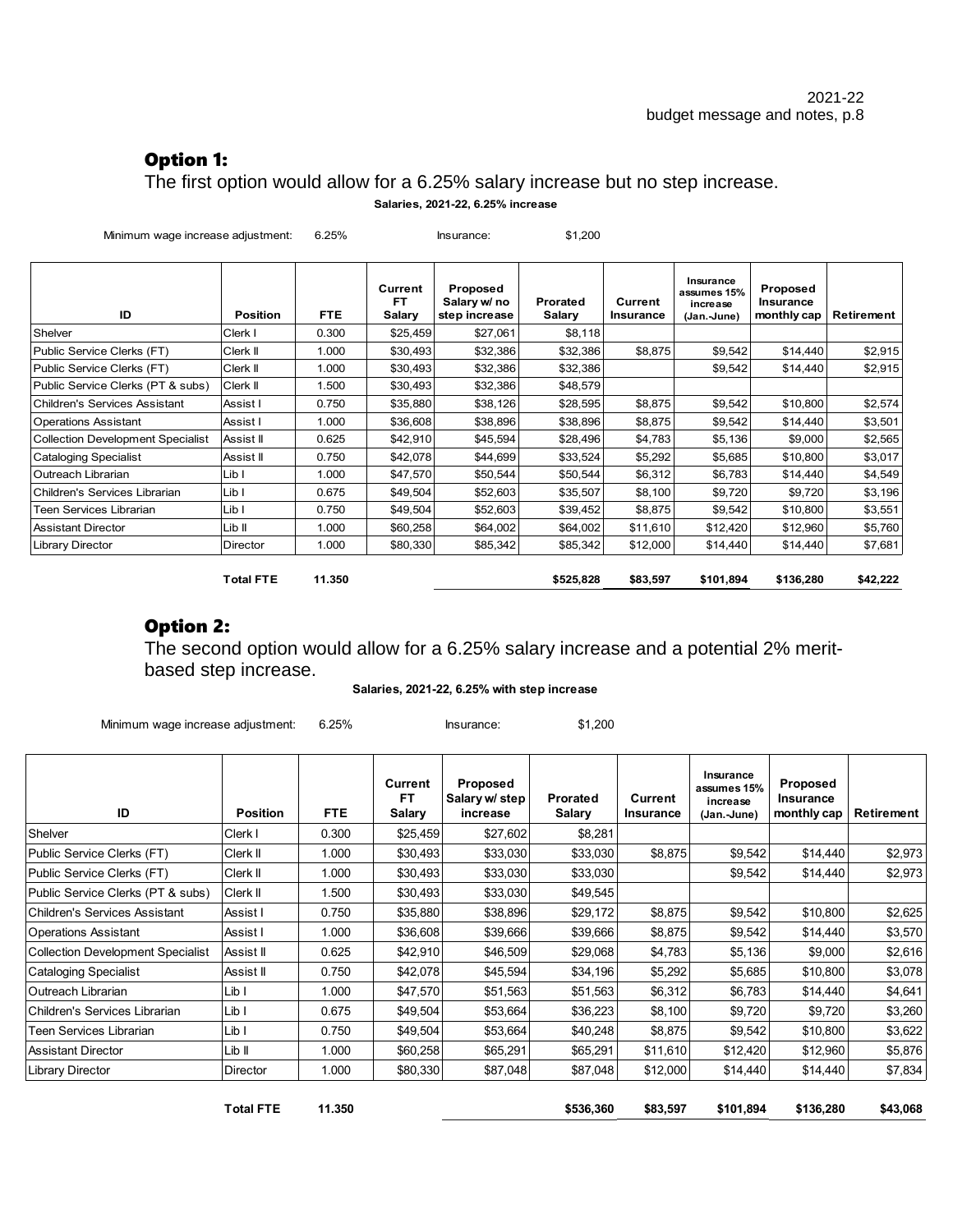Next fiscal year the Budget Committee can select from multiple options. I would not recommend less than a 2.5% increase because it will remove three steps from the pay scale. I did an in-depth analysis only for Option A since this is the minimum I would recommend. This would also be more in-line with a cost of living increase. Many things can change before next year and we may be able to offer a higher increase to the entire staff or chose to overhaul the entire salary schedule to be more in-line with the Salary Survey recommendations.

- Option A: Increase 2.5% with a potential 2% merit based step increase. This would meet the minimum wage requirements \$13.50 for steps 3-7 for the Clerk I position. We would not use step 1-2.
- Option B: Increase 4% with a potential 2% merit based step increase. This would meet the minimum wage requirements \$13.50 for steps 2-7 for the Clerk I position. We would not use step 1.
- Option C: Increase 6.25% with a potential 2% merit based step increase. This would meet the minimum wage requirements \$13.50 for all seven steps for the Clerk I position.

#### Option A:

| <b>Steps:</b>               |          | $\overline{2}$ | 3        | 4        | 5        | 6        | 7        |
|-----------------------------|----------|----------------|----------|----------|----------|----------|----------|
| Clerk I                     | \$13.06  | \$13.32        | \$13.59  | \$13.86  | \$14.14  | \$14.42  | \$14.71  |
|                             | \$27,165 | \$27,706       | \$28,267 | \$28,829 | \$29,411 | \$29,994 | \$30,597 |
| <b>Clerk II</b>             | \$15.04  | \$15.34        | \$15.65  | \$15.96  | \$16.28  | \$16.61  | \$16.94  |
|                             | \$31,283 | \$31,907       | \$32,552 | \$33,197 | \$33,862 | \$34,549 | \$35,235 |
| <b>Library Assistant I</b>  | \$18.06  | \$18.42        | \$18.79  | \$19.17  | \$19.55  | \$19.94  | \$20.34  |
|                             | \$37,565 | \$38,314       | \$39,083 | \$39,874 | \$40,664 | \$41,475 | \$42,307 |
| <b>Library Assistant II</b> | \$20.76  | \$21.18        | \$21.60  | \$22.03  | \$22.47  | \$22.92  | \$23.38  |
|                             | \$43,181 | \$44,054       | \$44,928 | \$45,822 | \$46,738 | \$47,674 | \$48,630 |
| Librarian I                 | \$24.90  | \$25.40        | \$25.91  | \$26.43  | \$26.96  | \$27.50  | \$28.05  |
|                             | \$51,792 | \$52,832       | \$53,893 | \$54,974 | \$56,077 | \$57,200 | \$58,344 |
| <b>Librarian II</b>         | \$30.22  | \$30.82        | \$31.44  | \$32.07  | \$32.71  | \$33.36  | \$34.03  |
|                             | \$62,858 | \$64,106       | \$65,395 | \$66,706 | \$68,037 | \$69,389 | \$70,782 |
| <b>Library Director</b>     | \$40.43  | \$41.24        | \$42.06  | \$42.90  | \$43.76  | \$44.64  | \$45.53  |
|                             | \$84,094 | \$85,779       | \$87,485 | \$89,232 | \$91,021 | \$92,851 | \$94,702 |

## Salary Schedule, 2022-23, 2.5% (Personnel Polices, Appendix A)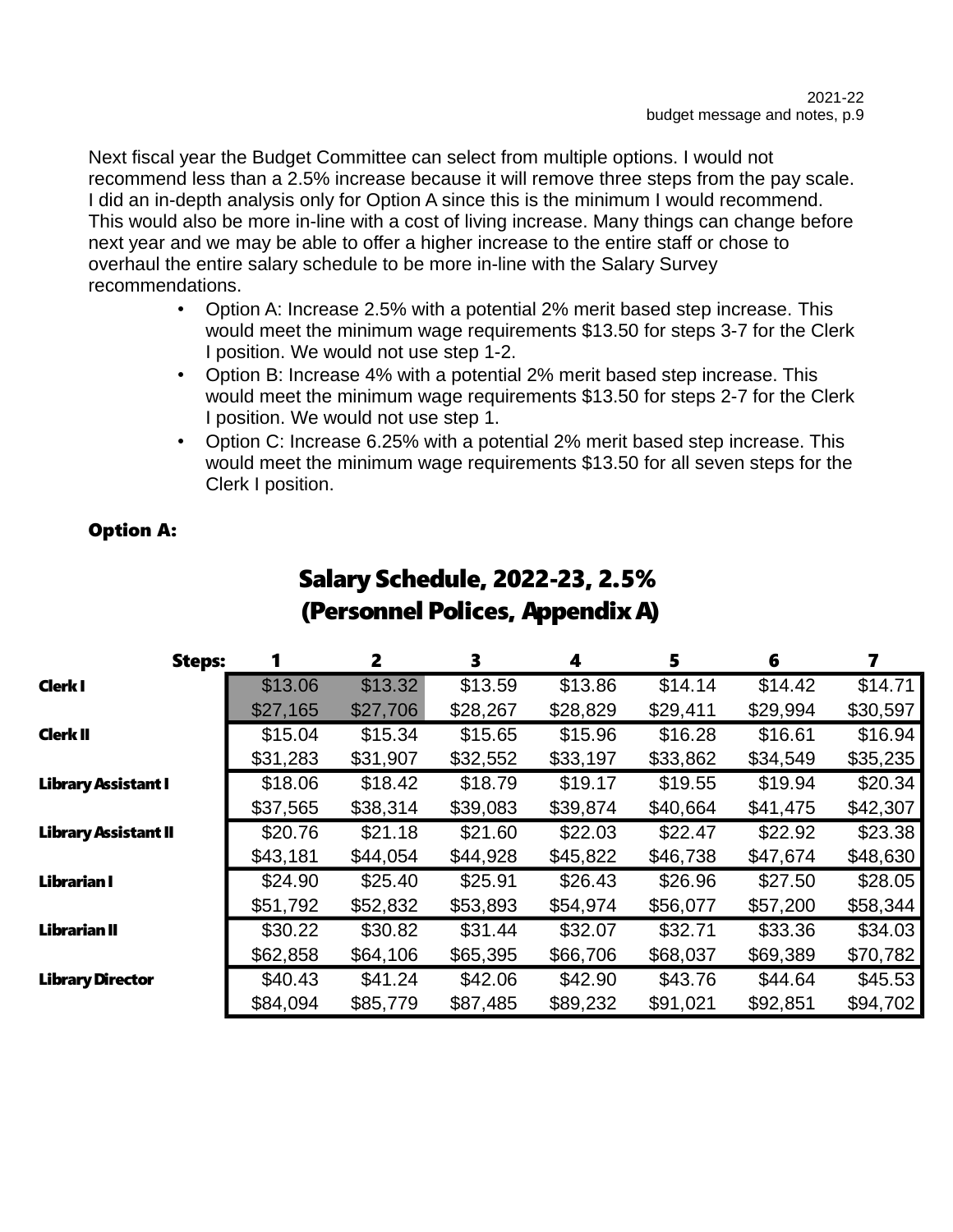#### Increase for FY 2022-23 if the committee selects FY 2021-22 Option 1: 6.25% with no merit-based step increase.

Salary increase: \$23,696

Retirement increase: \$1,901

**Salaries, 2022-23, 2.5% increase**

Minimum wage increase adjustment: 2.50% Insurance: \$1,200

| ID                                       | <b>Position</b> | <b>FTE</b> | Current<br>FT<br>Salary | Proposed<br>Salary w step<br>increase | Prorated<br>Salary | Retirement |
|------------------------------------------|-----------------|------------|-------------------------|---------------------------------------|--------------------|------------|
| Shelver                                  | Clerk I         | 0.300      | \$27,061                | \$28,267                              | \$8,480            |            |
| Public Service Clerks (FT)               | Clerk II        | 1.000      | \$32,386                | \$33,862                              | \$33,862           | \$3,048    |
| Public Service Clerks (FT)               | Clerk II        | 1.000      | \$32,386                | \$33,862                              | \$33,862           | \$3,048    |
| Public Service Clerks (PT & subs)        | Clerk II        | 1.500      | \$32,386                | \$33,862                              | \$50,793           |            |
| <b>Children's Services Assistant</b>     | Assist I        | 0.750      | \$38,126                | \$39,874                              | \$29,906           | \$2,691    |
| <b>Operations Assistant</b>              | Assist I        | 1.000      | \$38,896                | \$40.664                              | \$40.664           | \$3,660    |
| <b>Collection Development Specialist</b> | Assist II       | 0.625      | \$45,594                | \$47,674                              | \$29,796           | \$2,682    |
| <b>Cataloging Specialist</b>             | Assist II       | 0.750      | \$44,699                | \$46,738                              | \$35,054           | \$3,155    |
| Outreach Librarian                       | Lib I           | 1.000      | \$50,544                | \$52,832                              | \$52,832           | \$4,755    |
| Children's Services Librarian            | Lib I           | 0.675      | \$52,603                | \$54,974                              | \$37,107           | \$3,340    |
| Teen Services Librarian                  | Lib I           | 0.750      | \$52,603                | \$54,974                              | \$41,231           | \$3,711    |
| <b>Assistant Director</b>                | Lib II          | 1.000      | \$64,002                | \$66,706                              | \$66,706           | \$6,004    |
| Library Director                         | <b>Director</b> | 1.000      | \$85,342                | \$89,232                              | \$89,232           | \$8,031    |

**Total FTE 11.350 \$549,524 \$44,123**

#### Increase for FY 2022-23 if the committee selects FY 2021-22 Option 2: 6.25% with potential merit-based step increase. This assumes we granted every staff member a step increase.

Salary increase: \$24,218 Retirement increase: \$2,033

**Salaries, 2022-23, 2.5% with step increase**

| Minimum wage increase adjustment: | 2.50% | Insurance: | \$1,200 |
|-----------------------------------|-------|------------|---------|
|-----------------------------------|-------|------------|---------|

| ID                                       | Position        | FTE.  | Current<br>FT<br>Salary | Proposed<br>Salary w/ step<br>increase | Prorated<br>Salary | Retirement |
|------------------------------------------|-----------------|-------|-------------------------|----------------------------------------|--------------------|------------|
| Shelver                                  | Clerk I         | 0.300 | \$27,602                | \$28,829                               | \$8,649            |            |
| Public Service Clerks (FT)               | Clerk II        | 1.000 | \$33,030                | \$34,549                               | \$34,549           | \$3,109    |
| Public Service Clerks (FT)               | Clerk II        | 1.000 | \$33,030                | \$34,549                               | \$34,549           | \$3,109    |
| Public Service Clerks (PT & subs)        | Clerk II        | 1.500 | \$33,030                | \$34,549                               | \$51,824           |            |
| <b>Children's Services Assistant</b>     | Assist I        | 0.750 | \$38,896                | \$40.664                               | \$30,498           | \$2,745    |
| <b>Operations Assistant</b>              | Assist I        | 1.000 | \$39,666                | \$41,475                               | \$41,475           | \$3,733    |
| <b>Collection Development Specialist</b> | Assist II       | 0.625 | \$46,509                | \$48,670                               | \$30,419           | \$2,738    |
| <b>Cataloging Specialist</b>             | Assist II       | 0.750 | \$45,594                | \$47,674                               | \$35,756           | \$3,218    |
| Outreach Librarian                       | Lib I           | 1.000 | \$51,563                | \$53,893                               | \$53,893           | \$4,850    |
| Children's Services Librarian            | Lib I           | 0.675 | \$53,664                | \$56,077                               | \$37,852           | \$3,407    |
| Teen Services Librarian                  | Lib I           | 0.750 | \$53,664                | \$56,077                               | \$42,058           | \$3,785    |
| <b>Assistant Director</b>                | Lib II          | 1.000 | \$65,291                | \$68,037                               | \$68,037           | \$6,123    |
| <b>Library Director</b>                  | <b>Director</b> | 1.000 | \$87,048                | \$91.021                               | \$91,021           | \$8,192    |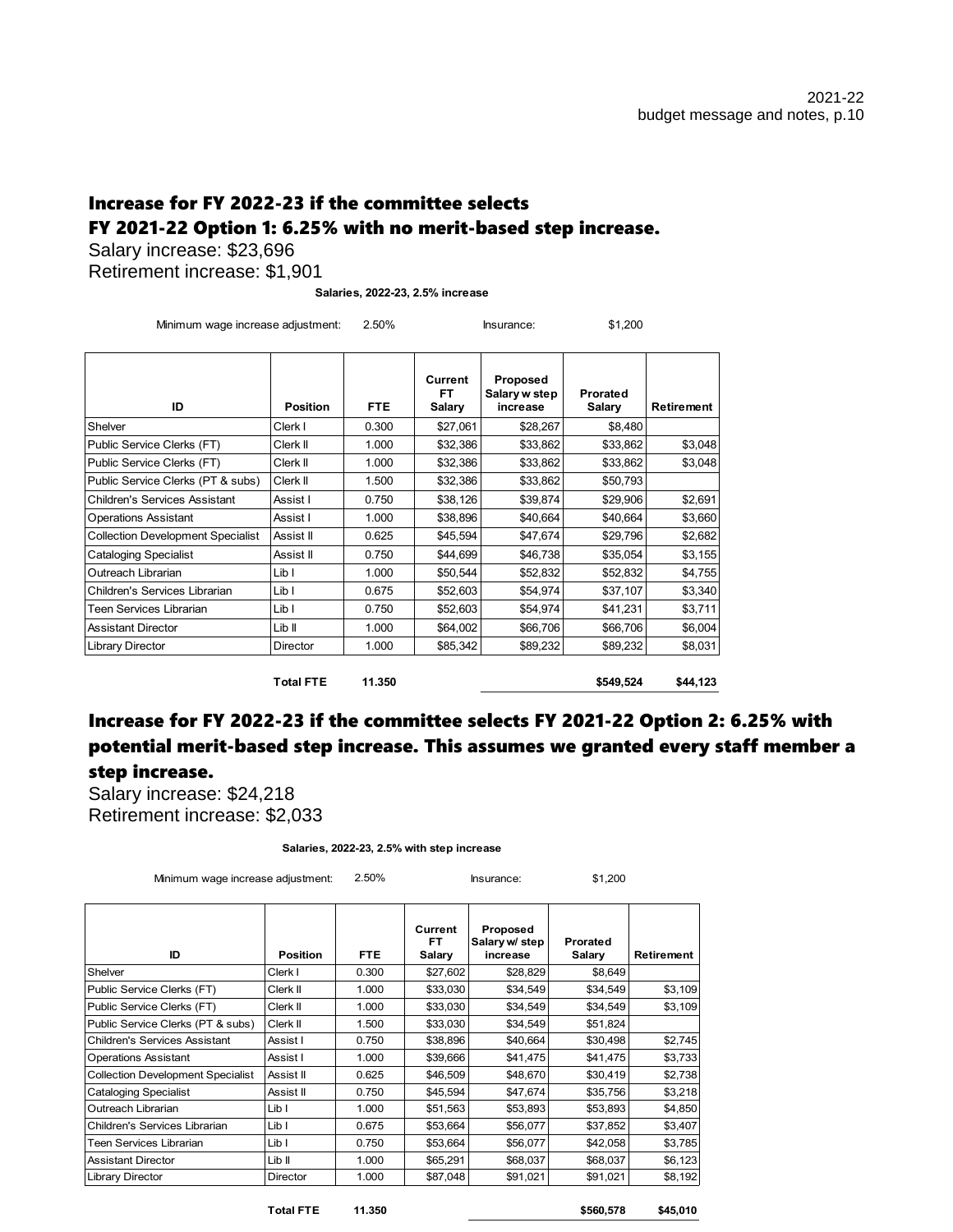#### Option B: Salary increase estimate: \$32,181

| (Personnel Polices, Appendix A) |          |          |          |          |          |          |          |  |  |
|---------------------------------|----------|----------|----------|----------|----------|----------|----------|--|--|
| <b>Steps:</b>                   | 1        | 2        | 3        | 4        | 5        | 6        | 7        |  |  |
| <b>Clerk I</b>                  | \$13.26  | \$13.53  | \$13.80  | \$14.08  | \$14.36  | \$14.65  | \$14.94  |  |  |
|                                 | \$27,581 | \$28,142 | \$28,704 | \$29,286 | \$29,869 | \$30,472 | \$31,075 |  |  |
| <b>Clerk II</b>                 | \$15.26  | \$15.57  | \$15.88  | \$16.20  | \$16.52  | \$16.85  | \$17.19  |  |  |
|                                 | \$31,741 | \$32,386 | \$33,030 | \$33,696 | \$34,362 | \$35,048 | \$35,755 |  |  |
| <b>Library Assistant I</b>      | \$18.32  | \$18.69  | \$19.06  | \$19.44  | \$19.83  | \$20.23  | \$20.63  |  |  |
|                                 | \$38,106 | \$38,875 | \$39,645 | \$40,435 | \$41,246 | \$42,078 | \$42,910 |  |  |
| <b>Library Assistant II</b>     | \$21.06  | \$21.48  | \$21.91  | \$22.35  | \$22.80  | \$23.26  | \$23.73  |  |  |
|                                 | \$43,805 | \$44,678 | \$45,573 | \$46,488 | \$47,424 | \$48,381 | \$49,358 |  |  |
| <b>Librarian I</b>              | \$24.91  | \$25.41  | \$25.92  | \$26.44  | \$26.97  | \$27.51  | \$28.06  |  |  |
|                                 | \$51,813 | \$52,853 | \$53,914 | \$54,995 | \$56,098 | \$57,221 | \$58,365 |  |  |
| <b>Librarian II</b>             | \$30.76  | \$31.38  | \$32.01  | \$32.65  | \$33.30  | \$33.97  | \$34.65  |  |  |
|                                 | \$63,981 | \$65,270 | \$66,581 | \$67,912 | \$69,264 | \$70,658 | \$72,072 |  |  |
| <b>Library Director</b>         | \$41.02  | \$41.84  | \$42.68  | \$43.53  | \$44.40  | \$45.29  | \$46.20  |  |  |
|                                 | \$85,322 | \$87,027 | \$88,774 | \$90,542 | \$92,352 | \$94,203 | \$96,096 |  |  |

## Salary Schedule, 2022-23, 4% (Personnel Polices, Appendix A)

Option C:

Salary increase estimate: \$44,250

## Salary Schedule, 2022-23, 6.25% (Personnel Polices, Appendix A)

| <b>Steps:</b>               |          | $\overline{2}$ | 3        | 4        | 5        | 6        | 7        |
|-----------------------------|----------|----------------|----------|----------|----------|----------|----------|
| <b>Clerk I</b>              | \$13.50  | \$13.77        | \$14.05  | \$14.33  | \$14.62  | \$14.91  | \$15.21  |
|                             | \$28,080 | \$28,642       | \$29,224 | \$29,806 | \$30,410 | \$31,013 | \$31,637 |
| <b>Clerk II</b>             | \$15.59  | \$15.90        | \$16.22  | \$16.54  | \$16.87  | \$17.21  | \$17.55  |
|                             | \$32,427 | \$33,072       | \$33,738 | \$34,403 | \$35,090 | \$35,797 | \$36,504 |
| <b>Library Assistant I</b>  | \$18.72  | \$19.09        | \$19.47  | \$19.86  | \$20.26  | \$20.67  | \$21.08  |
|                             | \$38,938 | \$39,707       | \$40,498 | \$41,309 | \$42,141 | \$42,994 | \$43,846 |
| <b>Library Assistant II</b> | \$21.52  | \$21.95        | \$22.39  | \$22.84  | \$23.30  | \$23.77  | \$24.25  |
|                             | \$44,762 | \$45,656       | \$46,571 | \$47,507 | \$48,464 | \$49,442 | \$50,440 |
| Librarian I                 | \$25.82  | \$26.34        | \$26.87  | \$27.41  | \$27.96  | \$28.52  | \$29.09  |
|                             | \$53,706 | \$54,787       | \$55,890 | \$57,013 | \$58,157 | \$59,322 | \$60,507 |
| Librarian II                | \$31.43  | \$32.06        | \$32.70  | \$33.35  | \$34.02  | \$34.70  | \$35.39  |
|                             | \$65,374 | \$66,685       | \$68,016 | \$69,368 | \$70,762 | \$72,176 | \$73,611 |
| <b>Library Director</b>     | \$41.91  | \$42.75        | \$43.61  | \$44.48  | \$45.37  | \$46.28  | \$47.21  |
|                             | \$87,173 | \$88,920       | \$90,709 | \$92,518 | \$94,370 | \$96,262 | \$98,197 |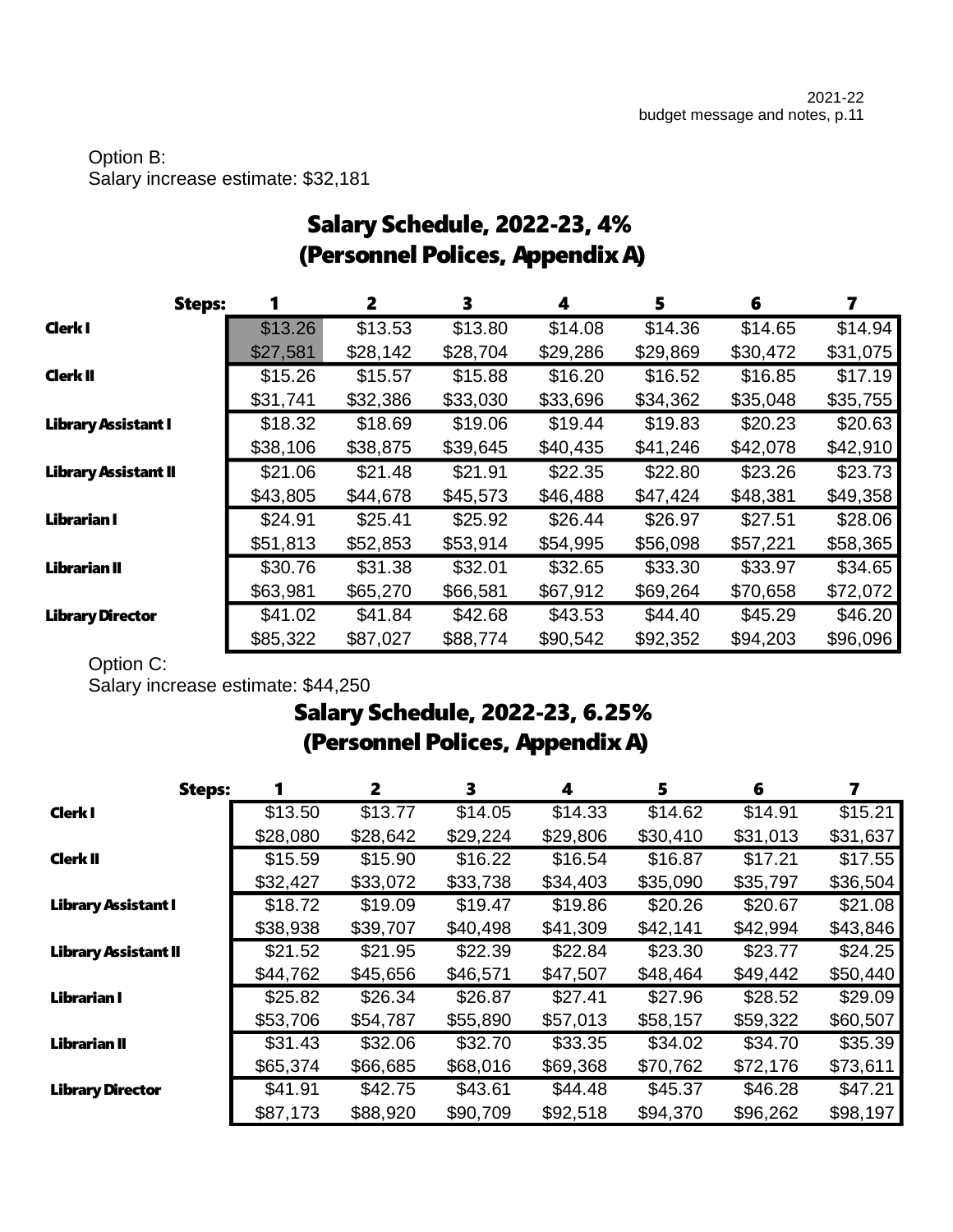#### *Materials & Services*

*Please note several categories have a slight increase to account for inflation.*

- *26 Bank charges:* This line item includes miscellaneous bank fees as well as the monthly charge for the employee direct deposit program.
- *27 Building rental:* Includes current leases for the Cascade Locks (\$11,325.60) and Parkdale (\$2,000) branches. I estimate we will spend \$13,325.60 in rent this year.
- *28 Building maintenance:* General building maintenance including repairs, electrical work, plumbing, light bulbs, fire extinguisher upkeep, roof repairs, and more. Due to the age of the Hood River building, we have more expenses and upkeep.
- *29 HVAC:* This line item includes the cost of maintaining the heating and cooling systems at the Hood River Library. It involves work by a local firm for preventative maintenance on our two small heating/cooling units in the Tech room and Columbia room. It also includes work by an outside firm for preventative maintenance and on-call maintenance on our boiler and large rooftop unit. This also includes repairing parts on the 14 remote VAV units showing regular wear and tear. They will need to have parts replaced over the next few years.
- *30 Elevator:* There is a maintenance contract for the Hood River Library elevator.
- *31 Telephone:* This line item includes the cost for the District's VOIP and landline telephone, and mobile phone reimbursement for employees who use their own devices. It assumes \$390 in monthly costs (Hood River, Parkdale, Cascade Locks, Odell) and \$45 per month for the Library Director, Assistant Director, and Bilingual Outreach Librarian cell phone reimbursement.
- *32 Internet:* This line item includes the cost for bandwidth for the Hood River and Parkdale branches \$225 per month. The bandwidth at the Cascade Locks Library is included in our lease with the Hood River County School District. There is an increase this year. I added the \$3,132 annual cost for our 21 hot spots to this line item. In the past, 10 hot spots were initially funded by the Friends of the Library and then we added 11 more hot spots which were added to the technology line item.
- *33 Collection development:* This line item is for collection materials including books, DVDs, audiobooks, and more. All physical library materials are budgeted from the General Fund. Electronic resources are budgeted from the Grants Fund, which is paid for by the Foundation. We have had a minimal increase to this line item over the past five years. I recommend a higher increase this year to account for the increase in cost of new materials, decrease of funds provided for audiobooks by a Friends of the Library donor, and to further expand our Library of Things collection. It's standard practice in libraries to spend 10% of the library budget on the collection. If we raise the amount to \$90,000 we will spend 8% on our actual operating expenses on the collection.
- *34 Technology:* This line item assumes replacement of 20% of all public and staff computers, miscellaneous other technology needs and the cost of our website, email, design programs, photos for marketing purposes, eNewsletter program, Zoom subscription, appointment software, IT support network switches, staff wiki storage, and IT support. The District still maintains the Linux operating system, which allows costs to remain low.
- *35 Accounting and auditing:* Includes the quoted amounts for auditing and accounting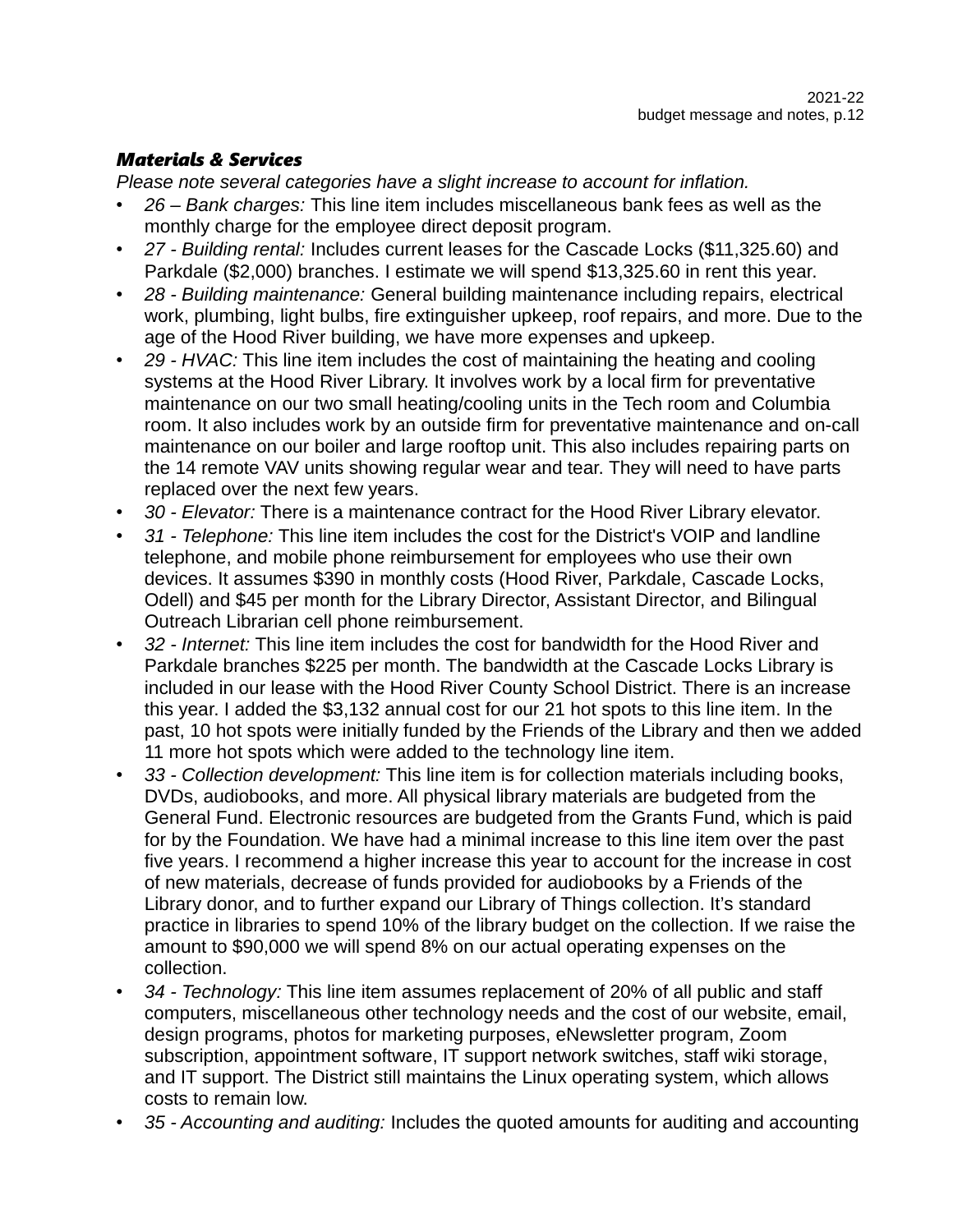services.

- *36 Courier:* This line items represents the cost of moving materials between our three locations and Hood River Valley High School. Currently the District pays mileage to staff or volunteers.
- *37 Custodial services:* Our current rate is \$2,123/month for the Hood River building. This includes cleaning six days per week, shampoo carpets/wax floors and window cleaning annually, and dusting of the library shelves monthly. This cost increased this year due to COVID. We had to add an additional day of service due to cleaning requirements. There is also \$1,200 budgeted for cleaning of the carpets at Cascade Locks and Parkdale branches, \$1,200 to add cleaning services to the Parkdale Library and extra clean up, as needed.
- *38 Technical services:* Includes the annual cost for our out-of-Sage interlibrary loan service as well as our catalog record download service.
- *39 Library consortium:* Includes annual membership, which is the amount the Sage Library System will charge libraries of the District's size next fiscal year. The Sage Budget Committee expects a 5% rise in costs.
- *40 Copiers:* \$225/month for copier leases and an estimated \$65/month for copies.
- *41 Elections:* This is a biannual expense happening on odd-numbered years.
- *42 Furniture and equipment:* These funds are used to purchase furniture and small equipment that doesn't qualify as capital.
- *43 Property and liability insurance:* Amount based on estimates from SDAO. This fiscal year SDAO conducted an appraisal of the building, grounds and contents of the library. We anticipate at least a 5% increase in our policy and up to 16% total increase due to the appraisal.
- *44 Georgiana Smith Memorial Gardens:* As the managing entity for the Gardens, the District uses these funds for professional bed maintenance, tree trimming, grass cutting, snow removal, irrigation, and other associated costs.
- *45 Legal Services:* This covers the fees for our legal counsel Ruben Cleaveland. Cleaveland reviews our contracts and policies.
- *46 Professional Services:* In 2015-16, the District hired a strategic planning consultant from this line item. Our Strategic Goals 2016-21 plan ends June 30, 2021. I budgeted last fiscal year to hire a consultant but decided to postpone due to the pandemic. I have allocated funds to hire a consultant this fiscal year to work on a new strategic plan.
- *47 Membership dues:* Includes memberships in local organizations and professional societies. Includes dues for the Chamber of Commerce, Gorge Technology Alliance, Gorge Nonprofit Collaborative, Libraries of Eastern Oregon, Hood River Rotary, Hood River Lions, Soroptimists, Oregon Library Association, American Library Association, Public Library Association, and Library Leadership & Management Association.
- 48 *Miscellaneous:* This covers items which do not fit into a category like our annual volunteer appreciation party.
- 49 *Postage/freight:* This covers postage for items we lend and borrow from outside our SAGE system, items we need to return, and postage for library business. Last year I recommend increasing this line item to allow for the potential to mail items to patrons unable to visit the library due to the pandemic. I reduced the line item since we are not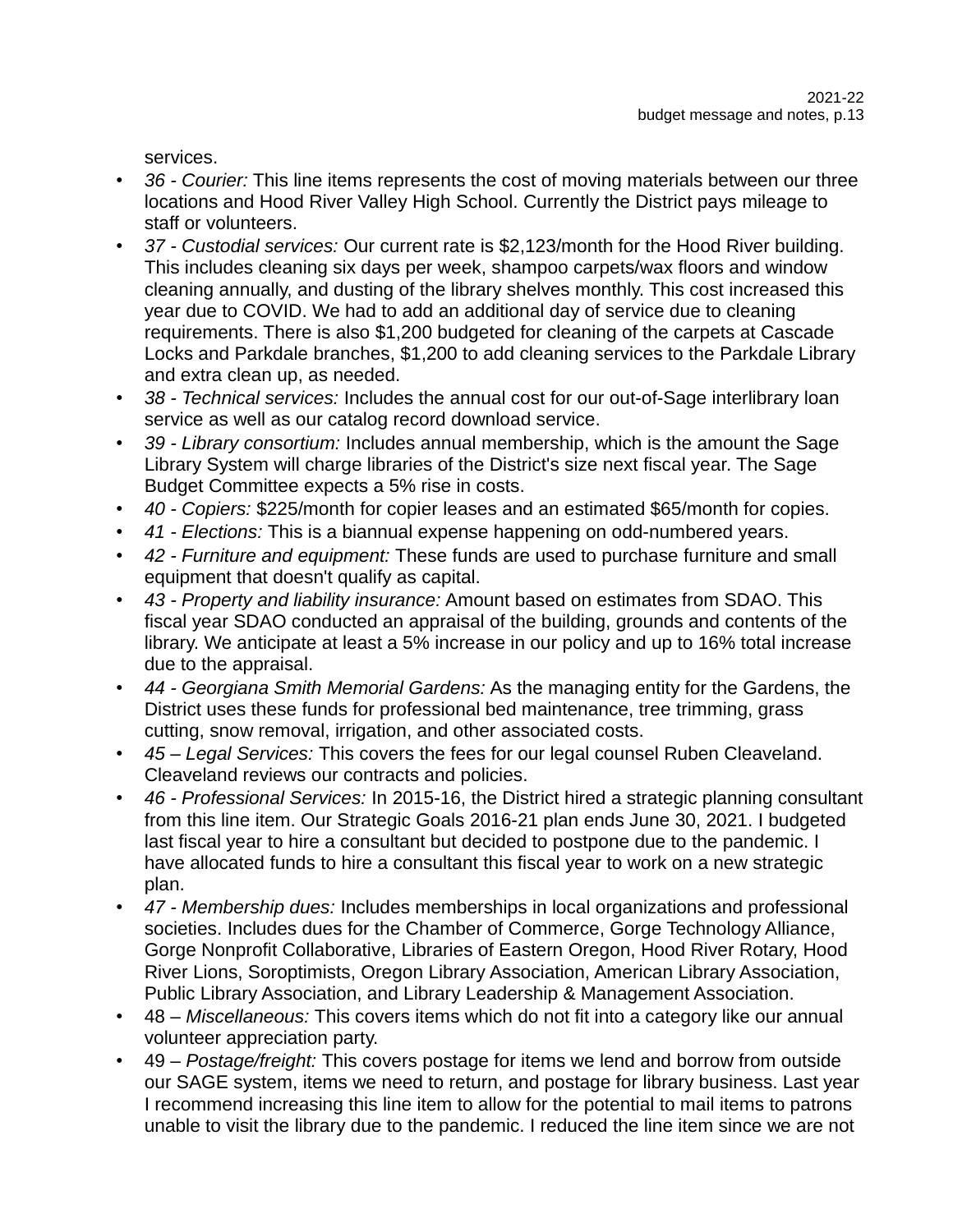mailing items to patrons.

- 50 *Printing:* This covers cost of printing our bookmarks and other various marketing materials.
- *51 Programs:* This line item includes the costs for hiring performers, buying supplies for programs, Summer Reading expenses and other program costs. The Summer Reading Performers and a portion of our programming in Odell is funded through the Grants Fund by the Friends of the Library and the Library Foundation. We have high attendance at our District programs. It is an area where the District particularly excels when compared to peer libraries. I would like to keep the budget at its current level. We are offering programming in a new way during the pandemic. We offer virtual programs. In addition, we distribute Take and Make craft packets and free books during summer reading and beyond. This year we will have a Summer Reading Program with prizes but no in-person performers and limited in-person programs.
- *52 Advertising:* Most recruitment-related expenses fit under this category. This also includes money for additional advertising to promote District collections and services.
- *53 Office supplies:* Includes all office and cataloging supplies.
- *54 Travel:* Includes travel to trainings, programs, outreach activities, and hotel expenses. I recommend reducing the line item this year due to the pandemic.
- *55 Training:* Includes registration for training events such as Sage classes and the Oregon Library Association conference.
- *56 Board development:* This line item is used for Board training expenses, such as attendance at the Special Districts Association of Oregon conference.
- 57 *Parking reimbursement* This fund is to reimburse volunteers for parking fees they accrue while volunteering in the Hood River Library.
- *58-61 Utilities:* The amounts budgeted are based on actual costs, with room for a possible increases in utilities. There is still some money built in for a colder-thannormal winter and hotter-than-normal summer.
- *65 Transfer to capital reserve:* Used for capital projects. There is an equivalent revenue in the Capital Equipment Reserve Fund. I recommend a transfer of \$25,000.
- *67 Contingency:* This money is set aside in case something unforeseen arises, such as major facilities issues. If these funds aren't used, they are rolled back into the budget the following fiscal year. We have only used the funds one time since we became a Library District for the purchase of the HVAC system. We replenished the funds last fiscal year.
- *71 Vacation reserve:* These liabilities are employees' unused vacation and holiday leave. If an employee is no longer employed by the District, these amounts are paid out to them. The Board felt it prudent to create a reserve fund to help pay for such liability should an employee(s) depart. Per the Financial Management Policies (attachment VIII), the reserve amount should equal at least 75% of current outstanding liabilities. Employees are capped at rolling over only 80 hours into a new fiscal year, pro-rated based on a 40-hour workweek, so the District's long-term liabilities are limited.
- *73 Unappropriated ending fund balance (UEFB):* This amount is ample to get the District from July through half of November 2021, especially if contingency is not used. At a projected Option 1: \$94,010/month or Option 2: \$94,888/month in expenditures,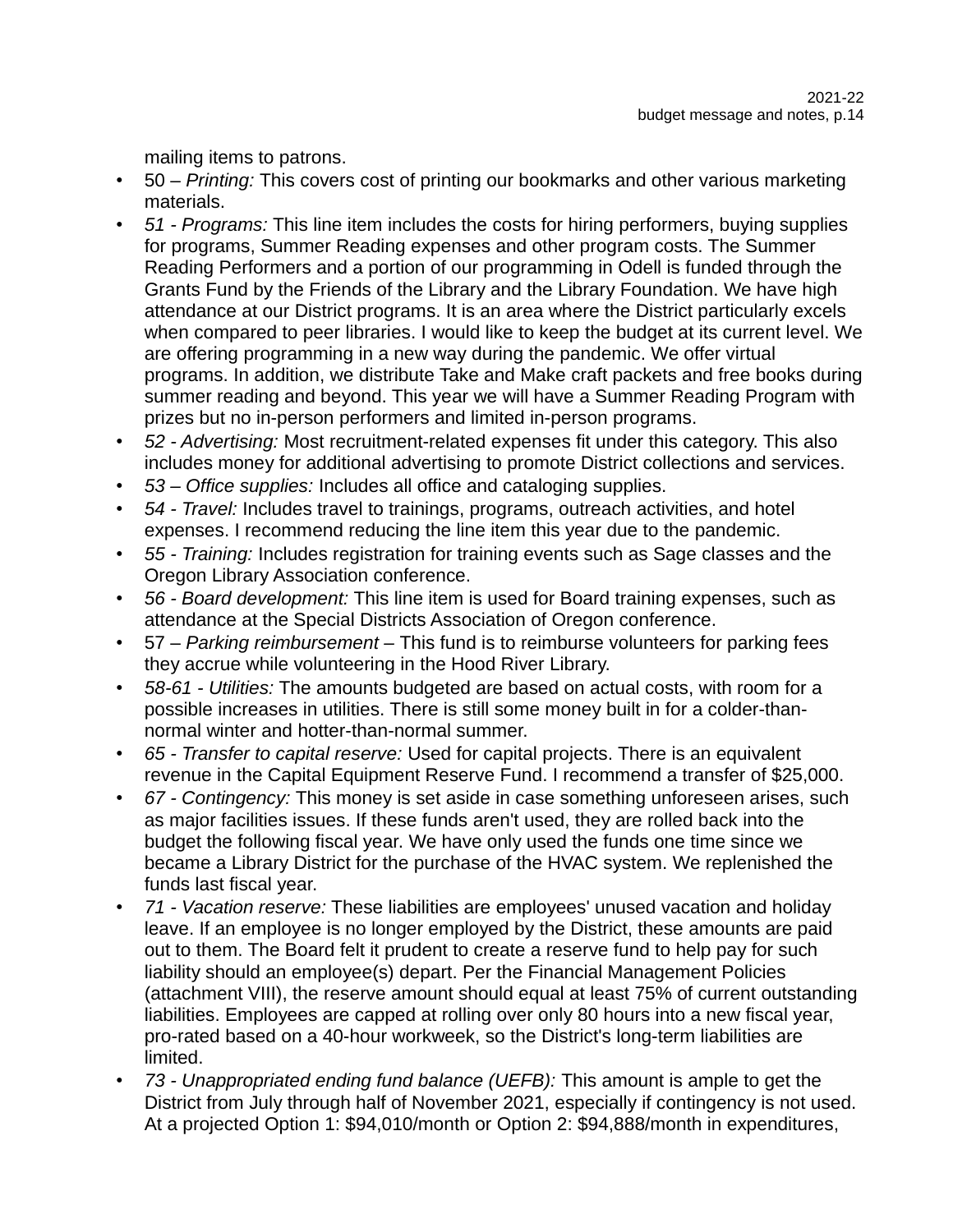the District would need Option 1: \$423,045 or Option 2: \$426,996. This fiscal year, the District has averaged around \$78,221 per month due to the decrease in spending during the closure.

The UEFB is much higher this year due to reduced spending during the pandemic and we will receive more tax revenue than previously estimated. The projected UEFB in fiscal year 2017-18 was \$336,443, FY 2018-19 it was \$419,338, FY 2019-20 it was \$457,645, FY 2020-21 it was \$507,409 and this year will be Option 1: \$640,886 or Option 2: \$629,453. The goal is to get the UEFB closer to actual operating needs so that the District is fully using the allotment of taxes the public gives us.

This year the projected expenditures for option 1 is \$8,000 more than estimated revenue and for option 2: is \$19,000 more than the estimated revenue. Since this District was formed we have always received more tax revenue (\$23,000-\$40,000) per year than estimated. I am confident we will receive more tax revenue than currently estimated. [Notes added 5/21/21: The Budget Committee discussed at their Tuesday, May 18 meeting, that historically the District always receives more tax revenue than anticipated because the revenue is based upon estimates. FY 2015-16, received +23,666, FY 16-17 +\$17,709, FY 17-18 +26,999, FY 18-19 +23,413, FY 19-20 \$20,065, projected FY 20-21 +41,146. After further discussion, based upon these estimates, the District will not expend more than the anticipated revenue for this fiscal year and the information above not not apply. The District will continue forward will being fiscally prudent with our funds].

## Capital Equipment Reserve Fund

### *Resources*

• *2 - Cash on hand:* Carryover from previous years.

### *Requirements*

• *9 - Capital outlay:* Capital expenditures projects below.

This fund will carry over around \$120,000 from last fiscal year. I recommend transferring \$25,000 this year from the General Fund to the Capital Equipment Reserve Fund. We do not have any large projects we need to complete this year. We should consider using capital funds to start the restoration of the Hood River building.

Long-term, there are other projects to consider in following fiscal years.

#### • 5 years: \$130,000

- Single ply roof \$60,000
	- **Estimated cost and life span: 2023-2033 (\$15,000-\$20,000). It is showing** wear in areas. This figure was taken from the 2014 Facilities plan. I have contacted two local roofing companies and they will not provide estimates for the life span or a quote for replacement. I recommend we contact a facilities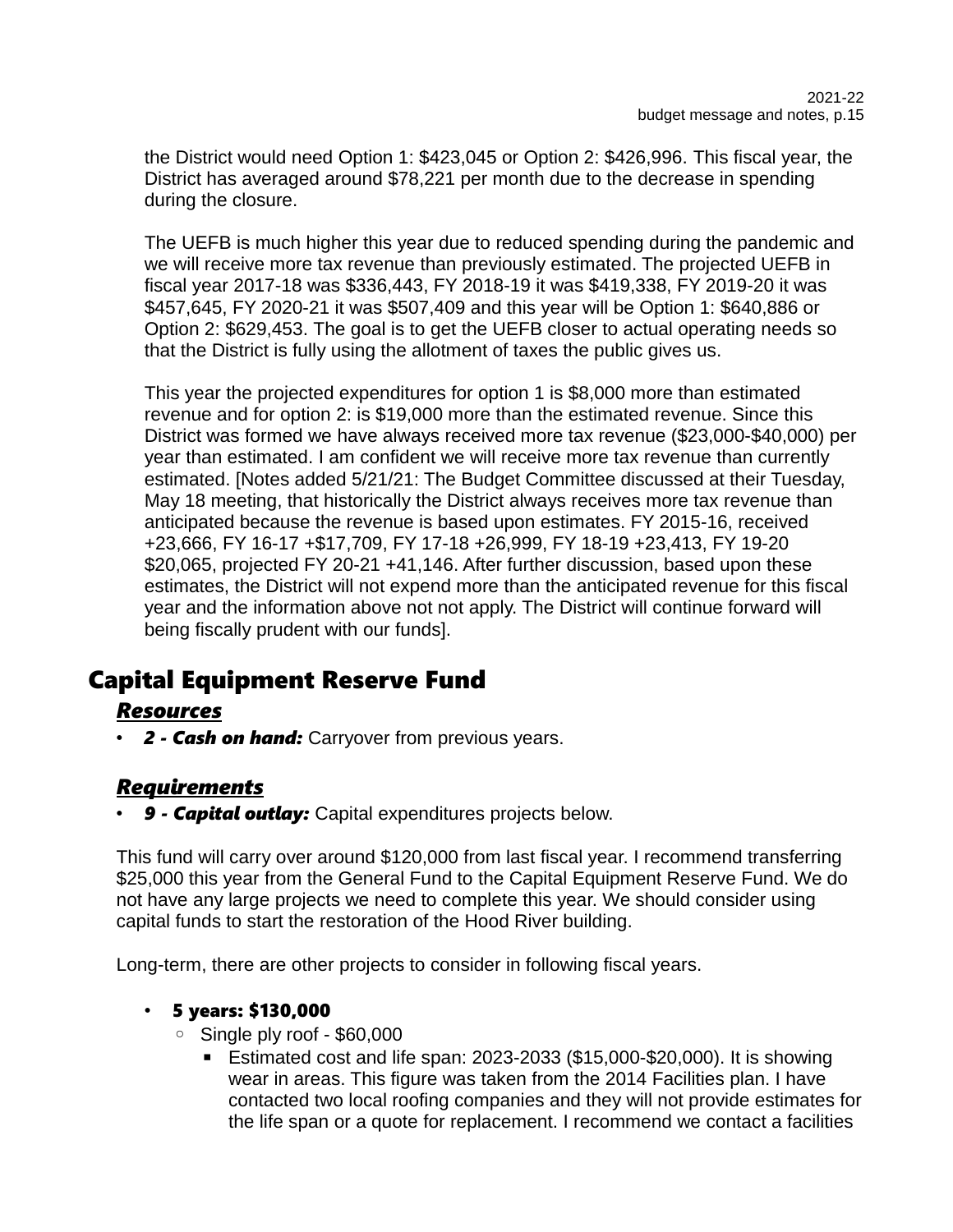consultant to assist with assessing the current cost of replacement and life span on the roof. I can have the assessment done this summer.

- Carpet \$70,000
	- The carpet in the Hood River building will also need to replaced in 3-8 years (2024-2029) for an estimate of \$70,000 which includes carpet and moving bookshelves, books, and furniture.

#### • 10 years: \$65,000

- Boiler \$65,000
	- **The boiler will need to be replaced in 9-19 years (2030-2040).**

#### • 15 years: \$60,000

- Slate shingle roofing \$60,000
	- Estimated cost and life span: should not need to be replaced until 2043-2053 and will cost between \$10,000 to \$20,000. This figure was taken from the 2014 Facilities plan. I estimate the cost will most likely be three times the amount listed above: \$45,000-\$60,000.

#### • 20 years: \$115,000

- HVAC unit
	- We replaced our central air handling/condensing unit (HVAC) in FY 2019-20 for \$104,926. This unit will need to be replaced in 19 years.

### • Ongoing project:

- Restoration Hood River Building \$157,000
	- Over time we will need to restore the entire exterior elevation of the original library. This includes the concrete around the windows and the brick on the original building. We can break this down into sections. We can explore addressing the front entrance this coming fiscal year for \$25,000. There is no other area at this time that needs to be addressed due to safety issues. The rest of the project will cost \$132,000. We can apply for matching grants for this work.

We already have a solid foundation of \$326,486.

- \$145,000 in the capital fund (\$120,000 carry over and \$25,00 transfer)
- \$181,486 in unallocated carry over in the General Fund at the end of FY 2021-22. This unallocated carry over figure is based upon the assumption we will spend our entire projected budget for FY 2021-22, which we will not do. I anticipate we will have a higher balance for unallocated carry over. The unallocated carry over figure is described in further detail in General Fund, Resources, line 1.

We also have \$100,000 contingency for emergencies

Based upon our immediate needs, we need to start saving more funds. We can start with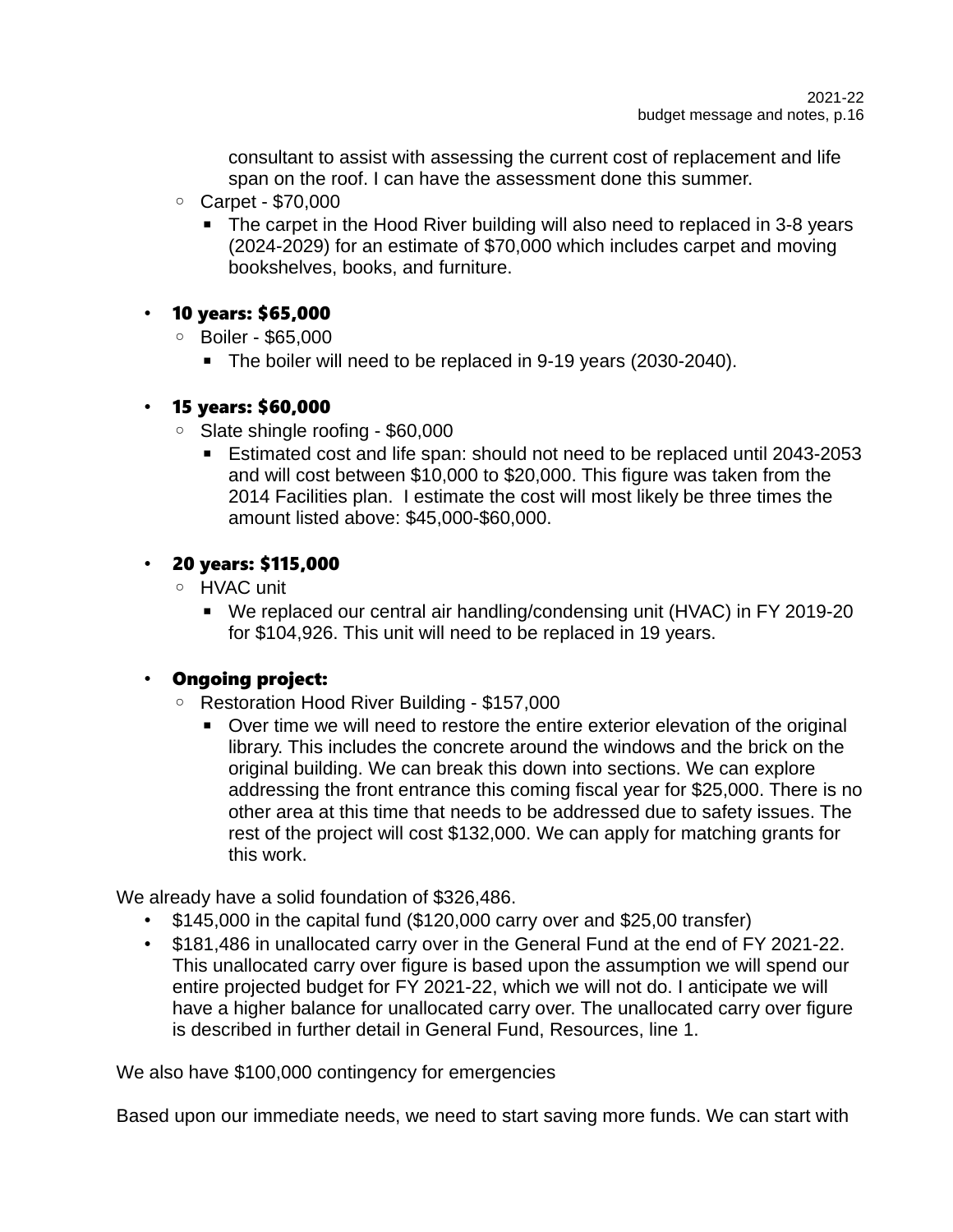a minimum of \$25,000 per year for three years to address the single ply Hood River Library roof. In addition, we can use funds from the Capital Fund and transfer more funds in the future from our unallocated carry over to cover the cost of the carpets and boiler replacement.

### Grants Fund

### *Resources*

The District is fortunate to receive several grants and donations throughout the year. Not the least of these are the monies given to us by the Friends of the Library and Library Foundation. Between them, they add about \$60,000 to \$85,000 annually to improve the District's services. Friends and Foundation money is done through the Grants Fund to allow us to better track it.

There also are regular grants that the District receives as well as grants that are carryovers from the 2020-21 fiscal year. Carryovers include the 2021 Ready to Read grant (an Oregon State Library grant used for reading readiness), Library Foundation funds for digital and newspapers subscriptions and funds for several projects related to signage for the Hood River building and the bookmobile, Friends of the Library funds for our Summer Reading programs, Hood River Cultural Trust (bookmobile collection), Pat Hazlehurst Endowment fund and grant funds from our newspaper digitization project. All other grants will be expended by the end of the fiscal year.

The Grants Fund also includes several grants that the District hopes to receive. These include rehabilitating the historic exterior of Hood River Library, State Library grant for the bookmobile and other unanticipated opportunities that might arise for library services. This entire fund usually is budgeted optimistically to take advantage of grant opportunities as they arise. However, if the grants are not received, subsequent expenditures are not incurred, either.

This upcoming fiscal year we will be using Foundation and grant funds to purchase and operate the new bookmobile.

- *2 Cash on hand:* Carryover of Foundation and Friends funds, Ready to Read 2021 grant monies, Pat Hazlehurst Endowment Fund grant, and Newspaper Digitization projects. We received more funds this year from the Library Foundation then projected due to the Bookmobile campaign.
- *3 Grants (specific purposes):* Includes potential grants as described above.
- *4 Friends of the Library donations:* The Friends contribute to collection development, programming, equipment, and other library expenses.
- *5 Library Foundation donations:* The Foundation anticipates giving \$10,000 this fiscal year toward magazine subscriptions, electronic resources, and movie licensing and a TBD project for the 2022 Feast of Words fundraiser.
- *6 Pat Hazelhurst Fund donations:* The District has an endowment at the Gorge Community Foundation, named in honor of long-time library supporter Pat Hazelhurst.